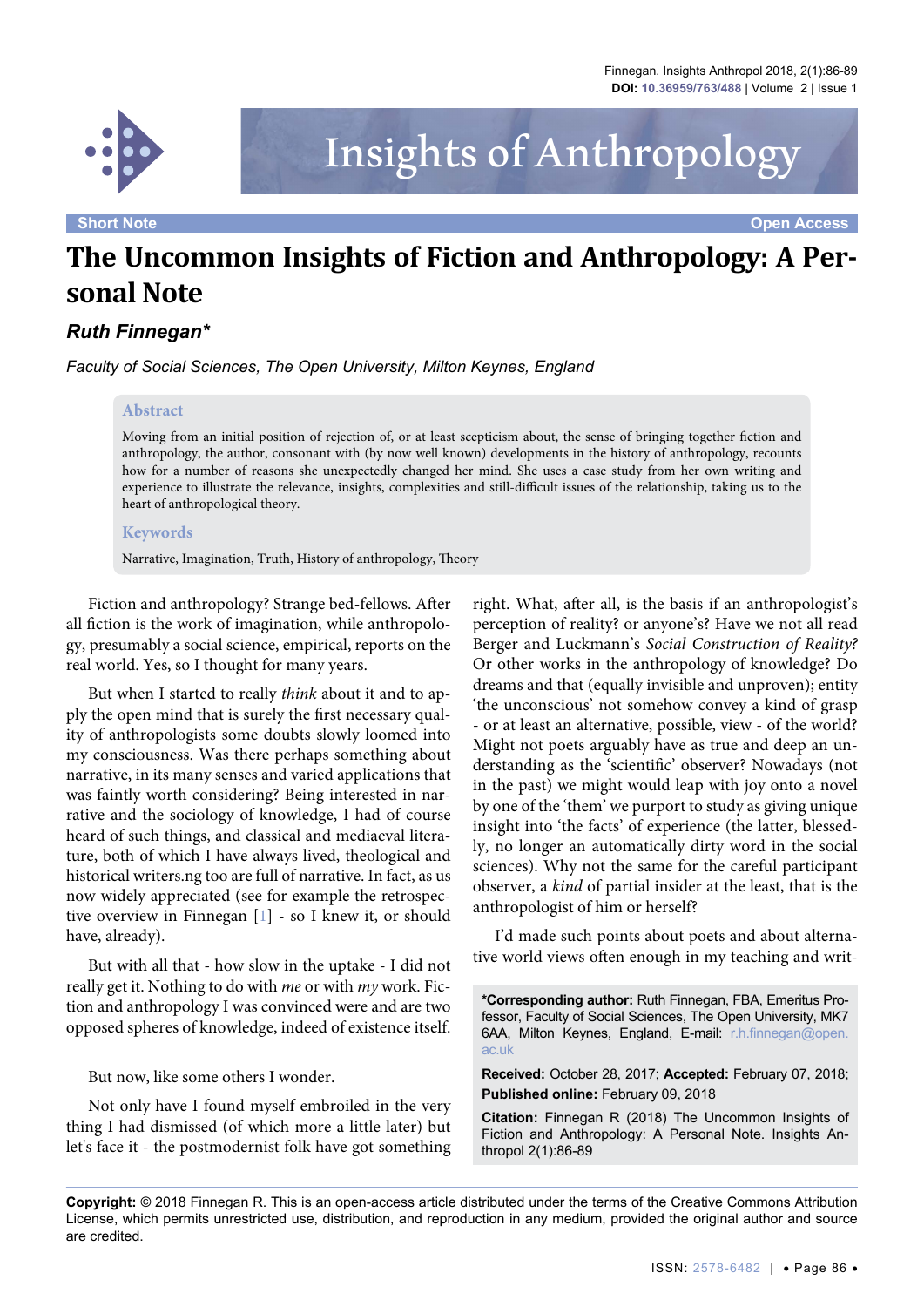ing - in *theory*. I wonder why it never occurred to me to apply it to myself.

But now Anthropology has moved on and even I had to take notice. *Writing Culture* [[2\]](#page-3-1), has shaken our ideas of objective ethnographical writing, auto-and reflexive-anthropology of the observer's detachment [[3](#page-3-2)[,4\]](#page-3-3) and the concepts around wakened even anthropologists (with some important exceptions surprisingly slow to take it up) made us aware of the significance of story in creating reality and forging the self [\[5-](#page-3-4)[9\]](#page-3-5).

By now all this is well known and in the public domain. Several publishers have 'fiction' as a subsection in their Anthropology lists, the much-consulted Goodreads site has a goodly collection (not always fully accurate) headed 'Popular anthropology fiction books' and Lisa Wynn [[10\]](#page-3-6) gives us a fine list of some great examples of ethnographic fiction plus some perceptive observations. And yet the subject, and its examples, has not yet, as far as I know, made it into the main stream of anthropological theory, let alone the non-ethnographically grounded but nevertheless anthropologically insightful works - by which I mean works that bring insights in the ideas, feelings and acts if human beings (for what else was anthropology founded?).

So by now the field is indeed burgeoning and I need spend no more time in this widely accepted approach.

And yet, and yet - child of the western scientific revolution I want to ask what has happened to our devotion to 'truth'? To our responsibility to speak as the evidence leads us without fear or favor? To regard ourselves as exponents of an empirical method, leaving aside our own ore judging cues, assumptions and commitments to shoulder our responsibility to others, to tell it as it is?

Truth to tell I still find myself, despite these recent(ish) developments rather suspicious of ethnographic fiction. I see the point, but can't help regarding it as one of these post-modern self-indulgent navel-gazing alibis for never getting down to the hard grind (well it is hard work isn't it, even if enjoyable, or anyway satisfying, as well) of writing up the ethnography you've been funded to complete and, presumably, share with the world. I'm still a bit tempted to claim, self-righteously, that I, unlike these novelists ('*novels*'!) was puritanically moral, having published lots of (non-profit making of course) stuff about my fieldwork.

But now - I find myself in the middle of it. For, I have written and published a novel [\[11\]](#page-3-7) - or rather not *myself* written but somehow been *given* it. Here, in my old age, is another field for my observing and reflecting.

How did it come about? Every year I visit New Zealand to see my daughter and granddaughter there. I find it a liminal place of revelation and discovery - home but not home, up over and down under, a night that is at the same time day, place of new technology and old wisdom, part but not part of our oldening world.

Two years ago, in that place of becoming, neither the one nor the other (how anthropologists will recognize this condition), I started having a series of strong dreams. As an anthologist, though not, I think, as a person, I had always taken dreams fairly seriously and knew (vaguely) that a few anthropologists such as the wonderful shamanic Barbara Tedlock had written about them. But these dreams were different. I can only describe them as 'power dreams', visions if you like. I thought of them at first as kind of non-dynamic, non-verbal, tableaus: Visual, for that is how we commonly conceptualize dreams. But now I see they are not the ordinary sensory perceptions but rather more intense nodes of *feeling*, ones that I felt had to be shared. And so - as I lay half-waking half-sleeping, liminally again, words seemed to gather, irrespective of my conscious will, coming inward from around the edges of my brain. The next morning I found they were ready to be written down as if from dictation. It was much the same process as when I was transcribing into writing the taped stories of my African fieldwork days. But for the novel I always remembered the words until I had a chance to transcribe them, then, once written I forgot them, totally. Though I recall the outline of the plot, the actual words on the page, now re-read a dozen times or more, are a constant surprise to me.

Seven weeks, some of them back in England and it was done. A chapter a night. The final, 50<sup>th</sup>, chapter came a little later. I think it was probably always there, I just was slow in seeing it waiting for me.

Now that the novel is published I read it with amazement. Because it comes from the long my nail out-oftime-and-space place in and around dreams, I feel in many ways that it is not mine but from some origin beyond me (an experience I hope in time to write about further). I also now see how surprisingly related it is to my academic work. Narrative - 'true' or not - and poetry, have always been among my central interests and publications (*Limba stories* and *story-telling*, *Tales of the city*, and *Oral poetry* for example). It is both surprising (but, looking back, *not* surprising) and satisfying to find myself unexpectedly a practitioner, a participant, as well as an observer.

As a number of reviewers have pointed out (but I did not realize while writing) the novel, partly autobiographical, grows out of, and echoes, my earlier work. One perceptive reviewer put it well - a surprise to me but then I saw that this was right:

*'She has said that the words were dictated to her ready-*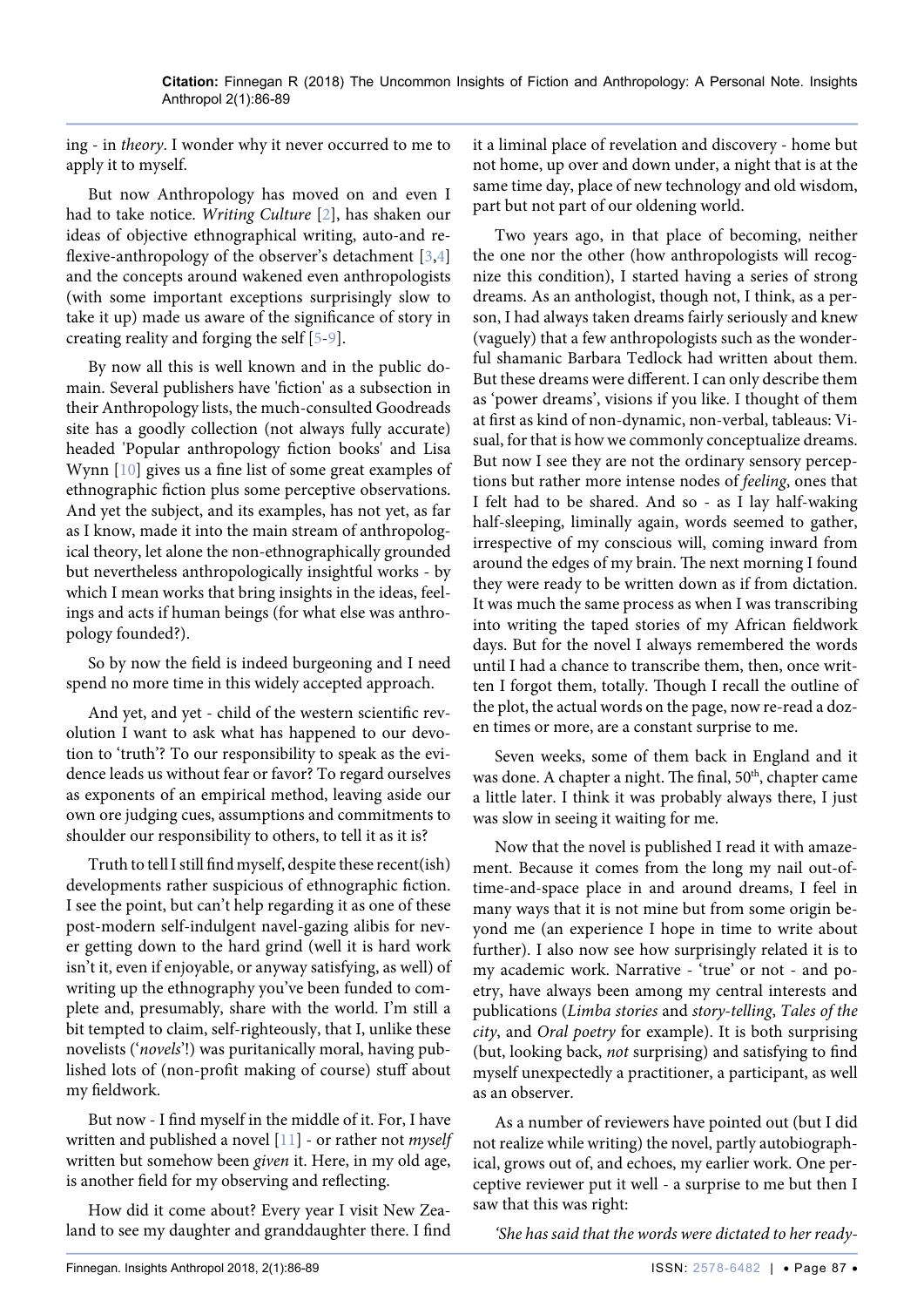# *made from dreams. But only someone with her personality, background, knowledge and academic abilities could have dreams like this'.*

It is also, like the African stories of my field research, notably oral, rhythmic, sonic (surely those echoes must have come through to me as I heard the wonders of great story-telling in a remote West African village, or, as I lay half-waking, the beats and cross-rhythms of drums in the early morning air). Also, as Karin Barber points out in a perceptive editorial review, it is in some ways a true *African* novel. For I find that have been, unawares, developing something of a new genre - or rather one that, like many African novels, stretches the boundaries to include in the one work elements of such (accepted) genres as novel, short story, mystic poetry, fantasy, autobiography, theology, myth and Dante-esque epic.

My experience has led me into further intellectual work on dreams and on the cross-cultural experience of the ethereal - whatever exactly that is: Terminology is a constant problem in such studies (discussed in the edited volume *Entrancement* [[12\]](#page-3-8) an edited volume with many keen and highly original anthropological essays with the University of Wales Press - braver than most! I had not realised there was so much serious interdisciplinary work on these subjects, highly pertinent to the subject and 'truth issues' in the relation of fiction and anthropology (for references and evidence see that volume). Much of this too is by hard-nosed scientists. Surprisingly there seems to be rather less directly by anthropologists than I would have expect (I know of some of course but would love to hear of more - anyone out there?)

A little more on the novel itself: I have always been interested in language and its poetic, so looking at the novel with fresh eyes, have noticed - as will also be evident to anyone who wishes to read, or even just momentarily glance at the text - that it often stretches conventional English language by using plentiful verbal, orthographic, and grammatical innovations, chosen to fit the rhythms of the dream-infused text. In its oral and sonic qualities, best appreciated in an audio version (planned) and closely related to its unique stylistic character, it builds both on my memories of the *feeling* of speaking school-learnt texts aloud, and on the experience of listening to Irish and African story-telling. So although a genuine novel a love story, a parable - it also in this way too comes out of my anthropological, African and literary experience. Without that it could not have been written, and is thus, a novel, a true continuation of my academic work.

As an encapsulation of 'reality' (one of the novel's themes being the ambiguity between dream and reality) I now feel that, like other novels by anthropologists and (indeed) historians, that mine is indeed another way

of capturing and conveying the nature of our world as well as of the Irish and African worlds I have so gladly experienced in my personal and intellectual life. Is this less of a contribution to our anthological understanding than carefully wrought field reports? I would love to have any responses on this subject both about the experience of writing/constructing/creating fiction, and the novels themselves. Also about the nature of dreams - has anyone else out there, apart from Coleridge and Milton, been inspired, either personally or in their observations of other peoples, by dreams leading into writing?

So - a new field of anthropology? In it he way yes, and growing fast.

But in another way it has long been with us. I remember that in 1959, early in my anthropology studies in Oxford, the ever-revered Professor Evans-Pritchard recommended Elenore Smith Bowen's *Return to Laughter* [[13](#page-3-9)]. She too, that book's author, Laura Bohannan, had been a student at Oxford some years before with the same teachers, and was now a well-known anthropologist. So if I was recommended to read it as part of my graduate studies was there something there for me to learn?

But I discounted its importance, as in any way central to learning serious *anthropology*. It was surely just that she was a pet Institute product and a friend, I thought. And anyway everyone knew that many of the key Oxford Anthropologists at the time were literary people, graduates in English, and Catholic converts too what's more. So, of course, with all their wonderful insights and teaching, the odd eccentricity could be ignored and their Catholic mystifications and mythifications sidelined by a good Protestant Ulster girl like me. Reading novels was a nice hobby *but not* part of my curriculum.

Like a good student of the time I did however do what I was told. I read the book. And disliked it (still do). It is an intensely gloomy work that thoroughly put me off all such enterprises. I assumed they were all like that ugh. Certainly I didn't think such a field (if it existed at all which, if I had then been asked, open-minded as I thought I was I would then without hesitation have hotly denied). I was of the same opinion later too, thinking such things were just for the far off 'po-mo weirdies' (as we called the then emerging postmodernist school) in America whence, or from France, everything odd seemed to come.

Fiction was unquestionably fun for off-time leisure. It could not possibly have anything relevant for an upright (uptight actually) academic empirical evidence-based left-hemisphered scientific practitioner like me.

So in the early 1960s I, like others, was sure that *Return to laughter* or any other fictional work - or even autobiographical account for that matter - p could and